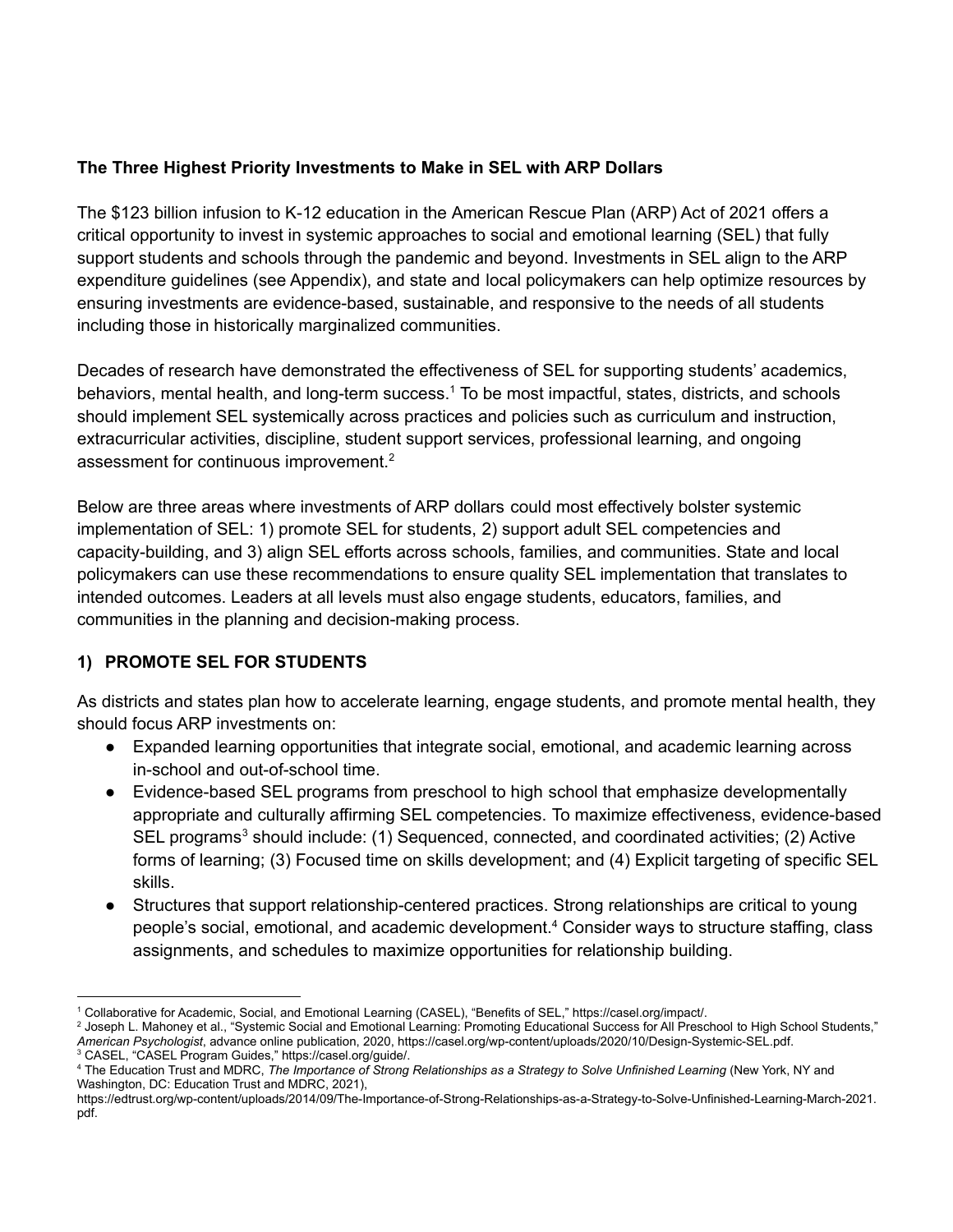#### **State policymakers should:**

- Develop state-level guidance around the use of ARP dollars to prioritize SEL and student well-being; for example, [Washington's](https://www.k12.wa.us/sites/default/files/public/communications/2021docs/OSPI-Academic-and-Student-Well-Being-Recovery-Plan-Planning-Guide.pdf) policy guide for LEAs.<sup>5</sup>
- Promote a focus on students' SEL integrated with academic interventions by encouraging or incentivizing coordination across agencies<sup>6</sup> focused on academic tutoring and SEL.
- Promote the use of evidence-based and culturally affirming SEL programs and practices, for example through explicit guidance offered by Massachusetts and spotlighting districts that have already engaged in effective SEL implementation.<sup>7</sup>
- Create coherence among SEL funding sources to ensure systemic implementation, for example by prioritizing evidence-based SEL programming in out-of-school time as part of future 21st Century Community Learning Centers grant applications or leveraging the Strengthening Career and Technical Education for the 21st Century Act (Perkins V) authorization within ARP to redesign youth programs with an SEL focus.
- Refine and/or develop comprehensive, equity-focused PreK/K-12th grade SEL standards or guidelines that provide a framework to support LEAs in implementing SEL and selecting programs. See examples of SEL standards from 18 states.<sup>8</sup>
- Align state career and technical education and broader workforce development efforts (e.g., internships, apprenticeships, work-based learning, career pathways, dual enrollment) to explicitly integrate with SEL skills;<sup>9</sup> for example, Pennsylvania's integrated career-ready skills.<sup>10</sup>

#### **Local policymakers should:**

- Review and adopt statewide SEL standards or develop local standards; for example, Oakland Unified School District's SEL Standards. 11
- Adopt evidence-based SEL programs/curricula that focus on instructional practices and classroom climate, embed teaching of social and emotional skills into academic content, address schoolwide policies and organizational structures, and/or directly teach SEL skills through free-standing lessons.
- Invest in aligned program assessments to measure implementation and outcomes.
- Adopt and fund HR practices that support a more diverse workforce that better reflects student populations. 12

- <sup>10</sup> Pennsylvania Department of Education, "Pennsylvania Career Ready Skills,"
- https://www.education.pa.gov/K-12/CareerReadyPA/CareerReadySkills/Pages/default.aspx.

<sup>11</sup> Oakland Unified School District, "Social and Emotional Learning,"

<sup>5</sup> Michaela W. Miller et al., *Academic and Student Well-Being Recovery Plan: Planning Guide 2021* (Olympia, WA: Washington Office of Superintendent of Public Instruction, 2021),

https://www.k12.wa.us/sites/default/files/public/communications/2021docs/OSPI-Academic-and-Student-Well-Being-Recovery-Plan-Planning-Guid e.pdf.

<sup>6</sup> Mokoto Rich, "Intensive Small-Group Tutoring and Counseling Helps Struggling Students," *The New York Times*, January 26, 2014,

https://www.nytimes.com/2014/01/27/education/intensive-tutoring-and-counseling-found-to-help-struggling-teenagers.html.

<sup>7</sup> Massachusetts Department of Elementary and Secondary Education, *Culturally Responsive Social-Emotional Competency Development*

<sup>&</sup>lt;sup>8</sup> CASEL, "CSI Resources: Frameworks & Competencies," https://casel.org/csi-resources-frameworks-competencies/. (Malden, MA: Massachusetts Department of Elementary and Secondary Education, updated 2020), https://www.doe.mass.edu/sfs/sel/sel-all.docx.

<sup>&</sup>lt;sup>9</sup> Nick Yoder et al., Preparing Youth for the Workforce of Tomorrow: Cultivating the Social and Emotional Skills Employers Demand (Chicago, IL: CASEL, 2020), https://casel.org/wp-content/uploads/2020/06/Preparing-Youth-for-the-Workforce-of-Tomorrow-Final.pdf.

https://drive.google.com/file/d/0B2DcKbJpERRRQmYzV0NqQUU3MFQ0SnVGbzlWNmhldUxENE5R/view.

<sup>12</sup> Jason Greenberg Motamedi and David Stevens, *Human Resources Practices for Recruiting, Selecting, and Retaining Teachers of Color*

<sup>(</sup>Portland, OR: REL Northwest, 2018), https://ies.ed.gov/ncee/edlabs/regions/northwest/pdf/human-resources-practices.pdf.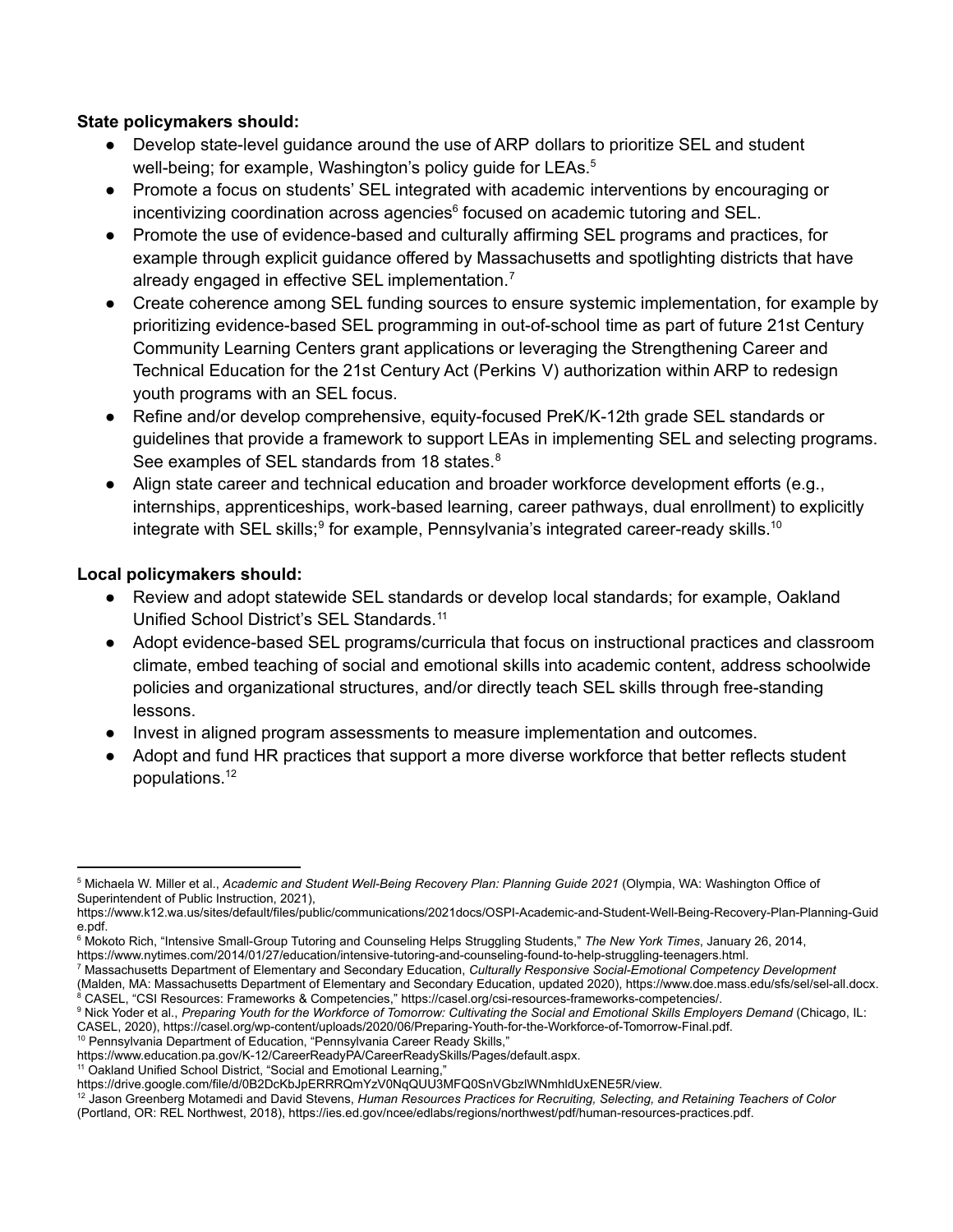#### **District leaders should:**

- **●** Offer students mentorship and tutoring that support academic acceleration as well as social-emotional skills development and relationship-building, such as peer mentoring.<sup>13</sup>
- Provide summer school and after-school programs that offer explicit SEL instruction, integrate SEL into academic instruction, and create opportunities for community-building. 14
- $\bullet$  Create structures for every student to have regular check-ins with a caring adult.<sup>15</sup>
- Provide staffing and/or training to school leaders to implement schedules that minimize class transitions, such as team teaching, block scheduling, or "looping" students with the same teachers and peers from previous years.
- Invest in staff or community partners who can support personalized instruction and engagement, such as extended time in small homeroom or advisory groups.

# **2) SUPPORT ADULT SEL COMPETENCIES AND CAPACITY-BUILDING**

To effectively support students, adults need to focus on their own social and emotional competencies, and to feel connected and valued. ARP investments can:

- Support well-being for educators, staff, and out-of-school time providers.
- Provide job-embedded professional learning that builds educator capacity to promote SEL and create safe, inclusive learning environments for all students.

#### **State policymakers should:**

- Create and host statewide professional learning modules to support adult SEL and educator capacity to implement evidence-based SEL. See Tennessee as an example. 16
- Establish statewide communities of practice to leverage SEL across disciplines and maximize state ARP funding and financial resources. For example, Delaware is bringing together policymakers, practitioners, and youth to integrate SEL and workforce preparedness, as well as SEL and academic content areas. 17
- Invest in statewide supports, such as consultation and technical assistance, that offer ongoing, high-quality implementation support and guidance to LEAs, as in Oklahoma.<sup>18</sup>
- Encourage state university systems to infuse SEL pedagogical theory and practice into pre-service and in-service educator programs; for example, California's Commission on Teacher Credentialing has integrated SEL into new teacher expectations.<sup>19</sup>
- Develop or support LEAs in micro-credentialing or certification that encourage quality professional learning; for example, Nevada offers SEL certification to educators.<sup>20</sup>

<sup>15</sup> Making Caring Common Project, "Relationship Mapping Strategy," Harvard Graduate School of Education, last reviewed May 2020, https://mcc.gse.harvard.edu/resources-for-educators/relationship-mapping-strategy.

<sup>16</sup> Tennessee Department of Education, "Social and Personal Competencies,"

<sup>13</sup> Daniel F. Oscar and Margo Ross, "School-Based Peer Mentoring: A Powerful Tool to Help Close the Mentoring Gap," *National Mentoring Resource Center* (blog), National Mentoring Resource Center, March 1, 2016,

https://nationalmentoringresourcecenter.org/index.php/nmrc-blog/130-school-based-peer-mentoring-a-powerful-tool-to-help-close-the-mentoring-g ap.html.

<sup>14</sup> Stephanie Jones, Rebecca Bailey, Katharine Brush, and Jennifer Kahn, *Social and Emotional Learning in Out-of-School Time Settings* (Cambridge, MA: Harvard Graduate School of Education, 2017),

https://www.wallacefoundation.org/knowledge-center/pages/social-and-emotional-learning-in-out-of-school-time-settings.aspx.

https://www.tn.gov/education/health-and-safety/school-climate/social-and-personal-competencies.html.

<sup>17</sup> Delaware Department of Education, "Social and Emotional Learning (SEL)," https://www.doe.k12.de.us/Page/4351.

<sup>&</sup>lt;sup>18</sup> Oklahoma State Department of Education, "Counseling," https://sde.ok.gov/counseling.

<sup>19</sup> California Commission on Teacher Credentialing, *California Teaching Performance Expectations* (Sacramento, CA: Commission on Teacher

<sup>20</sup> State of Nevada Department of Education, "SEAD," https://doe.nv.gov/SafeRespectfulLearning/SEAD/. Credentialing, 2016), https://www.ctc.ca.gov/docs/default-source/educator-prep/standards/adopted-tpes-2016.pdf.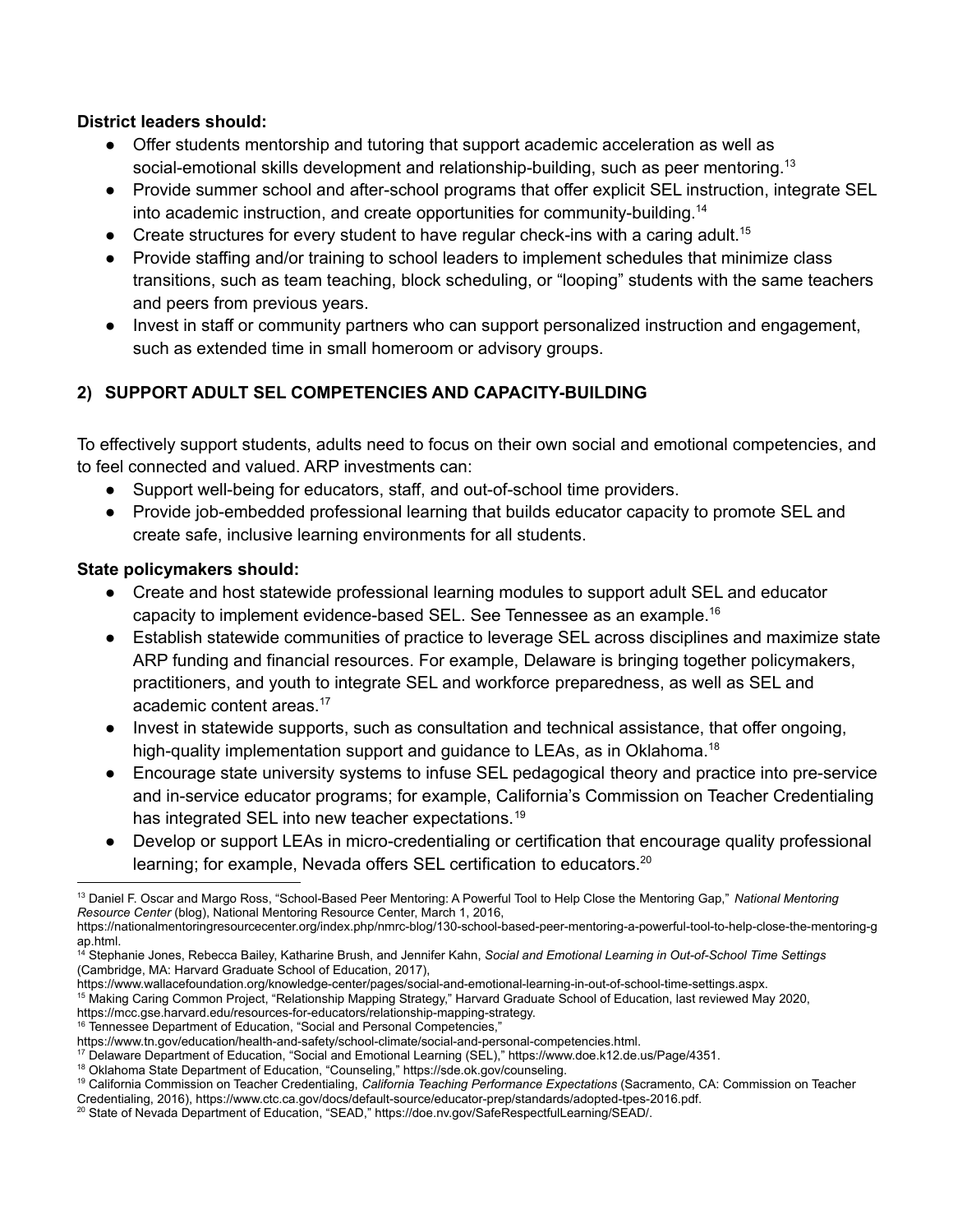#### **Local policymakers should:**

- Review staffing levels that ensure sustainable work hours and class sizes.
- Establish community partnerships that can support teachers in culturally responsive and trauma-informed practices.

#### **District leaders should:**

- Invest in professional learning or programs focused on adults' personal SEL skills.<sup>21</sup>
- Provide embedded professional learning on teaching and integrating SEL, culturally responsive education, family engagement, and creating a supportive climate.
- Establish structures to share and elevate expertise and experiences of educators, such as peer coaching/mentoring and dedicated time for collaborative problem solving.
- Develop instructional coaching and feedback loops focused on SEL and school climate.

# **3) ALIGN SEL EFFORTS ACROSS SCHOOLS, FAMILIES, AND COMMUNITIES**

A focus on SEL can coordinate aligned efforts that leverage school and community assets to fully support the social, emotional, behavioral, and mental health needs of students and families. This is also a key opportunity to rethink assessment systems to more holistically measure students' social, emotional, and academic strengths and experiences. Invest in:

- **●** Integrated support systems across schools, families, and communities.
- **●** Data systems that inform students, educators, and families, and support continuous improvement of student outcomes and experiences.

#### **State policymakers should:**

- Conduct statewide needs and resource assessment to build on existing efforts, coordinate related initiatives, and identify strengths and concerns. For example, Washington hosts a work group to conduct SEL landscape scans. 22
- Develop resources that support LEAs in planning for ARP dollars with a systemic approach to SEL. For example, Washington's ARP policy guidance promotes a planning tool that integrates equity-centered support for SEL and whole child services.<sup>23</sup>
- Review and update existing assessment policies and data infrastructures to more holistically measure students' social, emotional, and academic development, and address inequities in opportunities and experiences across classrooms and schools. See Nevada School Climate and SEL system<sup>24</sup> and administrator guidance.<sup>25</sup>

<sup>22</sup> Washington Office of Superintendent of Public Instruction, "Social Emotional Learning Indicators Workgroup,"

<sup>23</sup> Michaela W. Miller et al., *Academic and Student Well-Being Recovery Plan: Planning Guide 2021* (Olympia, WA: Washington Office of Superintendent of Public Instruction, 2021), https://www.k12.wa.us/about-ospi/workgroups-committees/currently-meeting-workgroups/social-emotional-learning-indicators-workgroup.

<sup>24</sup> Nevada Department of Education, "The Nevada School Climate/Social Emotional Learning Survey," https://www.nevadaschoolclimate.org/.

<sup>25</sup> Nevada Department of Education, "The Nevada School Climate/Social Emotional Learning Survey: Administrator Manual, Grades 5-12," school year 2020-21, https://www.nevadaschoolclimate.org/NV-SCSELAdministratorManualSpring2021.pdf.

<sup>21</sup> CASEL, "Focus Area 2: Learn," https://schoolguide.casel.org/focus-area-2/learn/.

https://www.k12.wa.us/sites/default/files/public/communications/2021docs/OSPI-Academic-and-Student-Well-Being-Recovery-Plan-Planning-Guid e.pdf.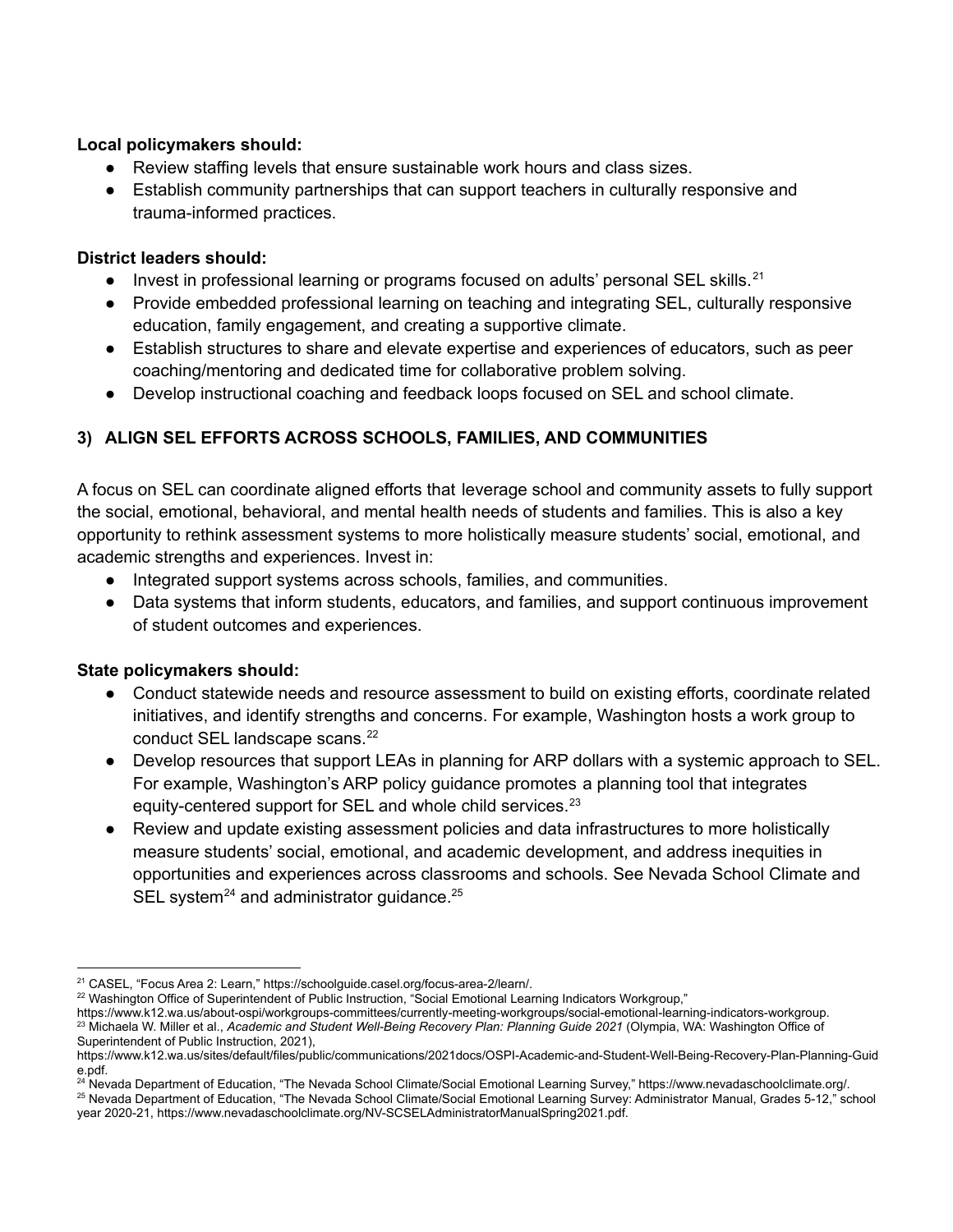● Provide specific policy guidance to LEAs on SEL assessment and continuous improvement processes that engage family and community stakeholders through data-informed decision making. See Minnesota as an example. 26

# **Local policymakers should:**

- Invest in Full Service Community Schools,<sup>27</sup> which center on integrated supports, expanded learning, and family engagement.
- Design collaborative leadership practices that engage families and communities.
- Regularly review and use data on SEL implementation and outcomes to inform policies, including to identify inequities that need to be addressed.

# **District leaders should:**

- Establish community partnerships to create wraparound supports, aligning mental health services to SEL goals.
- Use two-way communications structures with families, such as regular parent-teacher-student check-ins to learn more about students' social, emotional, and academic goals, strengths, and needs.
- Ensure structures and resources that support schools in the regular collection of data on student outcomes, student and family experiences, and school climate.
- Establish data systems that support analysis of data disaggregated by key subgroups (e.g., race, income, gender) to allow issues of equity to be addressed.
- Establish systems for sharing and involving educators, students, families, and communities in data reflection and planning for continuous improvement of evidence-based SEL implementation.

For additional resources, see CASEL's SEL Roadmap for Reopening Schools<sup>28</sup> and the U.S. Department of Education's COVID-19 Handbook. 29

For more information, contact the author: Karen Niemi CEO, Collaborative for Academic, Social, and Emotional Learning (CASEL) kniemi@casel.org

For information on supporting SEL through state policy, contact: Linda Dusenbury CASEL Collaborating States Initiative lead ldusenbury@casel.org

<sup>26</sup> Minnesota Department of Education, "Social and Emotional Learning Assessment Guidance,"

https://education.mn.gov/mdeprod/idcplg?IdcService=GET\_FILE&dDocName=MDE073521&RevisionSelectionMethod=latestReleased&Rendition =primary.

<sup>27</sup> Jeannie Oakes, Anna Maier, and Julia Daniel, *Community Schools: An Evidence-Based Strategy for Equitable School Improvement* (Boulder, CO: National Education Policy Center, 2017),

https://learningpolicyinstitute.org/sites/default/files/product-files/Community\_Schools\_Evidence\_Based\_Strategy\_BRIEF.pdf.

<sup>28</sup> CASEL, "SEL Roadmap: Actions for a Successful Second Semester," 2021, https://casel.org/reopening-with-sel/.

<sup>29</sup> US Department of Education, Office of Planning, Evaluation and Policy Development*, ED COVID-19 Handbook, Volume 2: Roadmap to Reopening Safely and Meeting All Students' Needs* (Washington, DC: US Department of Education, 2021), https://www2.ed.gov/documents/coronavirus/reopening-2.pdf.